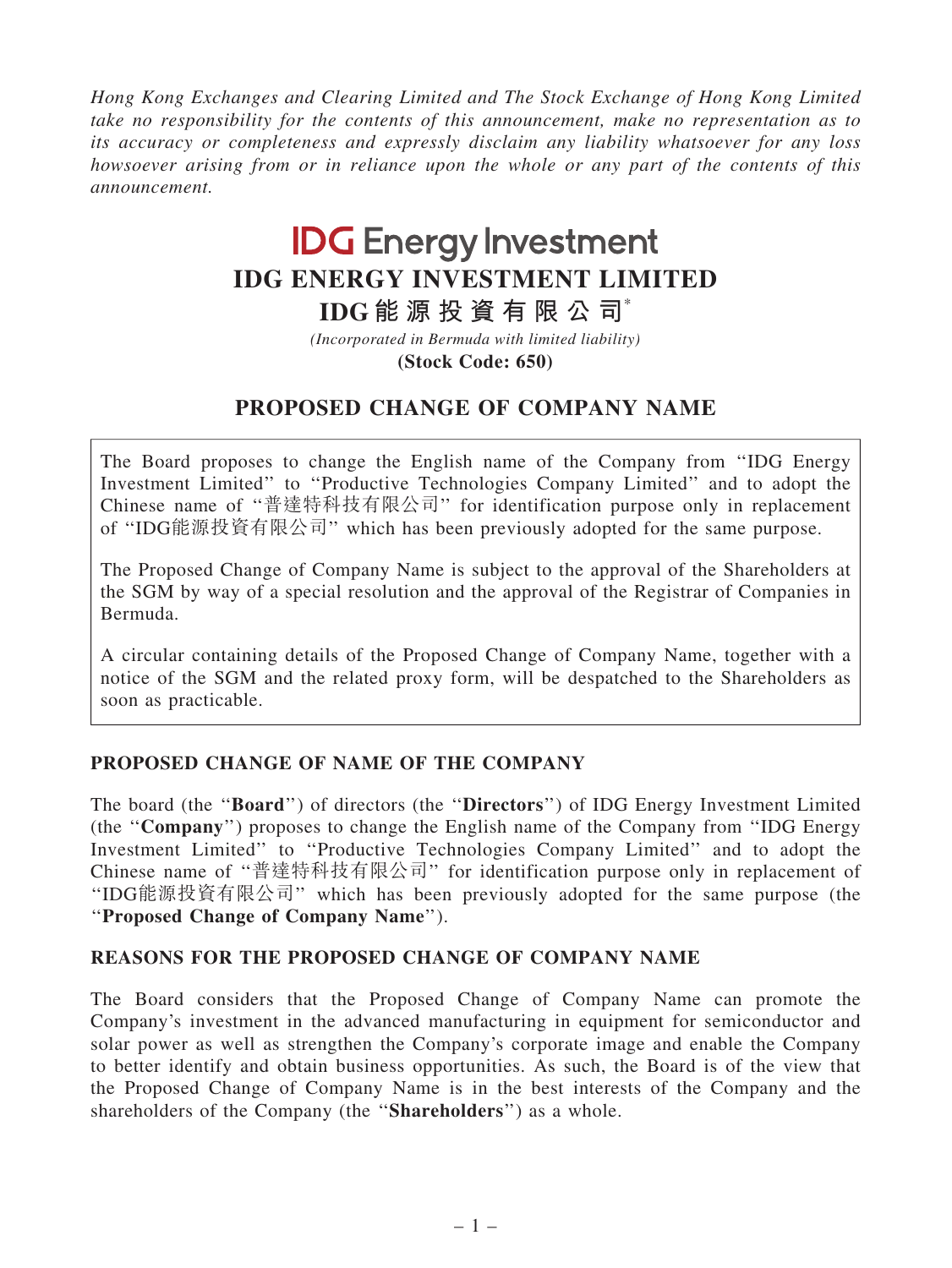# CONDITIONS OF THE PROPOSED CHANGE OF COMPANY NAME

The Proposed Change of Company Name is subject to the following conditions:

- (1) the passing of a special resolution by the Shareholders at a special general meeting of the Company (the ''SGM'') to be convened and held for approving the Proposed Change of Company Name; and
- (2) the Registrar of Companies in Bermuda approving the change of the English name of the Company from ''IDG Energy Investment Limited'' to ''Productive Technologies Company Limited''.

Subject to the satisfaction of the conditions set out above, the Proposed Change of Company Name will take effect from the date on which the Company's new English name is entered into the register of companies maintained by the Registrar of Companies in Bermuda in place of the Company's existing English name. The Registrar of Companies in Bermuda shall issue a certificate of change of name of the Company. Thereafter, the Company will carry out the necessary filing and/or registration procedures in Hong Kong.

#### EFFECTS OF THE PROPOSED CHANGE OF COMPANY NAME

The Proposed Change of Company Name will not, by itself, affect any of the rights of the Shareholders. Save for the change of stock short names of the Company to be announced by the Company, the trading arrangements for the shares of the Company (the ''Shares'') on The Stock Exchange of Hong Kong Limited (the ''Stock Exchange'') will not be affected.

All existing share certificates of the Company in issue bearing the existing name of the Company will, after the Proposed Change of Company Name becoming effective, continue to be evidence of title to such Shares and will remain valid for trading, settlement, registration and delivery purposes. Accordingly, there will not be any arrangement for free exchange of the existing share certificates of the Company for new share certificates bearing the new name of the Company. Any new share certificates of the Company issued after the Proposed Change of Company Name has become effective will bear the Company's new name.

Upon the Proposed Change of Company Name becoming effective, and subject to the confirmation of the Stock Exchange, the English and Chinese stock short names of the Company will also be changed.

# **GENERAL**

The SGM will be convened for the Shareholders to consider and, if thought fit, pass the special resolution to approve, among other things, the Proposed Change of Company Name. A circular containing details of the Proposed Change of Company Name, together with a notice of the SGM and the related proxy form, will be despatched to the Shareholders as soon as practicable.